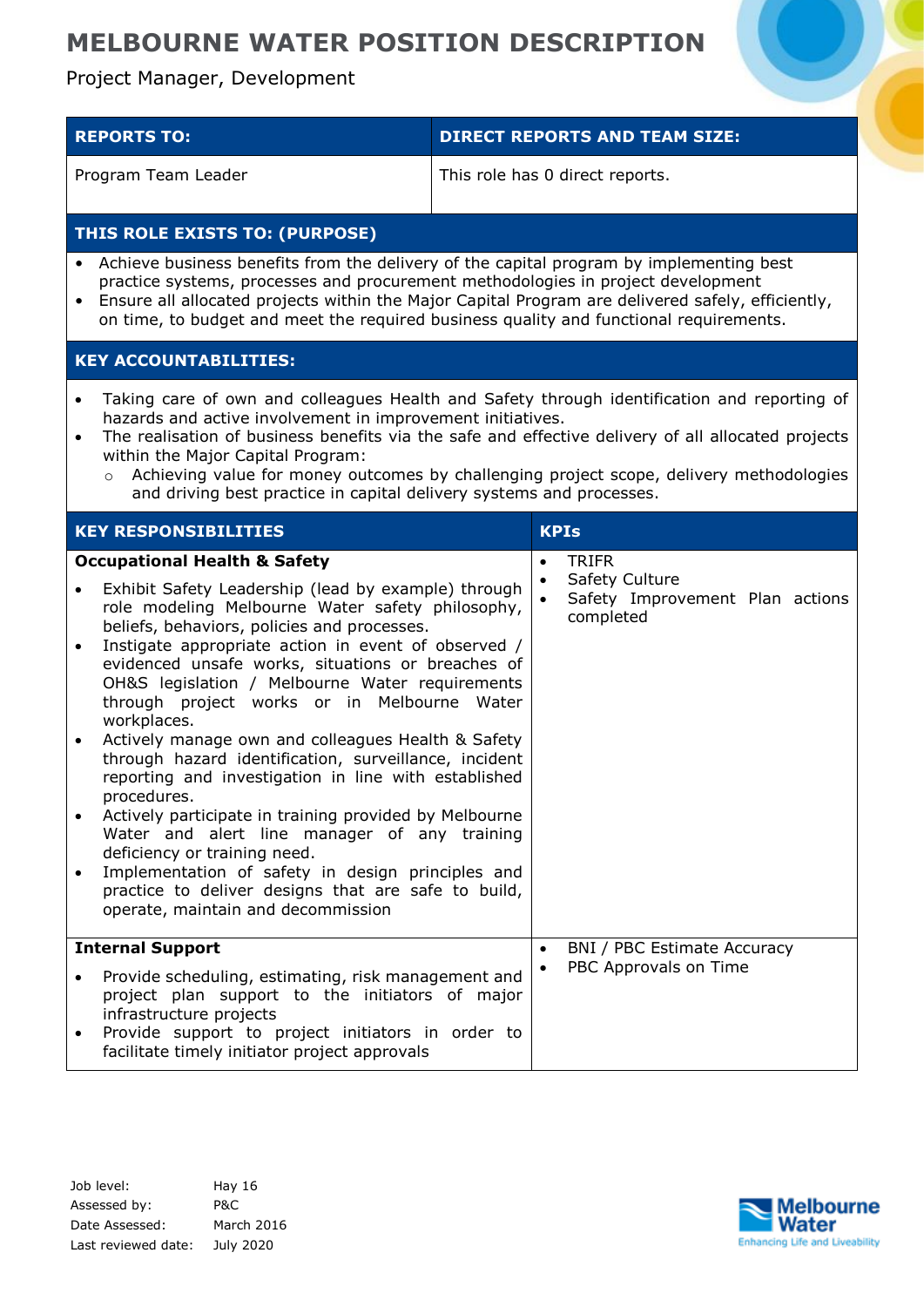Project Manager, Development

| Delivery and handover of defined project<br>development deliverables within agreed<br>parameters of time, quality and cost                                                                                                                                                                                                                                                                                                                                                                                                                                                                                                                                                                                                                                                                                                                                                                                                                                                                                                                                                                                                                                                                                                                                                                                                                                                                                                                                                                                                                                                                                                                                                                                                                                                                                                                                                                                                                                                     | Achievement of approved Capital<br>$\bullet$<br>Forecast targets<br>Handover to Delivery on Time<br>$\bullet$ |
|--------------------------------------------------------------------------------------------------------------------------------------------------------------------------------------------------------------------------------------------------------------------------------------------------------------------------------------------------------------------------------------------------------------------------------------------------------------------------------------------------------------------------------------------------------------------------------------------------------------------------------------------------------------------------------------------------------------------------------------------------------------------------------------------------------------------------------------------------------------------------------------------------------------------------------------------------------------------------------------------------------------------------------------------------------------------------------------------------------------------------------------------------------------------------------------------------------------------------------------------------------------------------------------------------------------------------------------------------------------------------------------------------------------------------------------------------------------------------------------------------------------------------------------------------------------------------------------------------------------------------------------------------------------------------------------------------------------------------------------------------------------------------------------------------------------------------------------------------------------------------------------------------------------------------------------------------------------------------------|---------------------------------------------------------------------------------------------------------------|
| Manage medium scale (generally $\lt$ \$20M), medium<br>risk design assignments with multi-disciplinary service<br>providers.<br>Comply with Melbourne Water's capital portfolio<br>procedural requirements<br>Manage project financials including development of<br>project budgets, forecasting and Value of Work<br>Develop<br>project<br>procurement<br>strategies<br>in.<br>$\bullet$<br>consultation with initiators and the delivery team<br>utilizing standard models to ensure value-for-money<br>outcomes for Melbourne Water.<br>Prepare of design briefs and management of design<br>$\bullet$<br>service providers<br>Develop and maintain project schedules including<br>$\bullet$<br>integrated baseline schedule, budget and resourcing<br>requirements.<br>Identify risks and manage risks in accordance with<br>$\bullet$<br>approved risk tolerance and<br>other<br>approved<br>constraints.<br>Develop, manage and periodically review project<br>$\bullet$<br>specific management plans<br>Regularly monitor and evaluate project/program<br>$\bullet$<br>performance against agreed time cost and quality<br>parameters including:<br>Identification of improvement areas;<br>$\circ$<br>Anticipating change and proactively responding by<br>$\circ$<br>preparing mitigation strategies;<br>Negotiating conflicts or inconsistencies and<br>$\circ$<br>agreeing with relevant stakeholders<br>Ensure projects are transitioned through each project<br>delivery phase smoothly by understanding and<br>concisely communicating key success factors, project<br>objectives and strategic outcomes for the business.<br>Implementation of value engineering principles and<br>practices in order to optimise the costs of major<br>infrastructure projects<br>Capture, communicate and progressively<br>apply<br>learning from project evaluations ensuring success<br>criteria and evaluation techniques are clear, concise,<br>realistic and measureable | Demonstrable efficiencies<br>$\bullet$<br>Quality of design<br>$\bullet$                                      |
| Internal and external stakeholders engagement                                                                                                                                                                                                                                                                                                                                                                                                                                                                                                                                                                                                                                                                                                                                                                                                                                                                                                                                                                                                                                                                                                                                                                                                                                                                                                                                                                                                                                                                                                                                                                                                                                                                                                                                                                                                                                                                                                                                  |                                                                                                               |
| Stakeholder identification, liaison and management<br>Liaison and negotiation with councils and other<br>authorities<br>regarding<br>location<br>of<br>proposed<br>infrastructure<br>Working closely with project initiators to facilitate<br>achievement of approved project benefits realization<br>to the benefit of our customers                                                                                                                                                                                                                                                                                                                                                                                                                                                                                                                                                                                                                                                                                                                                                                                                                                                                                                                                                                                                                                                                                                                                                                                                                                                                                                                                                                                                                                                                                                                                                                                                                                          | <b>Community Engagement Result</b>                                                                            |

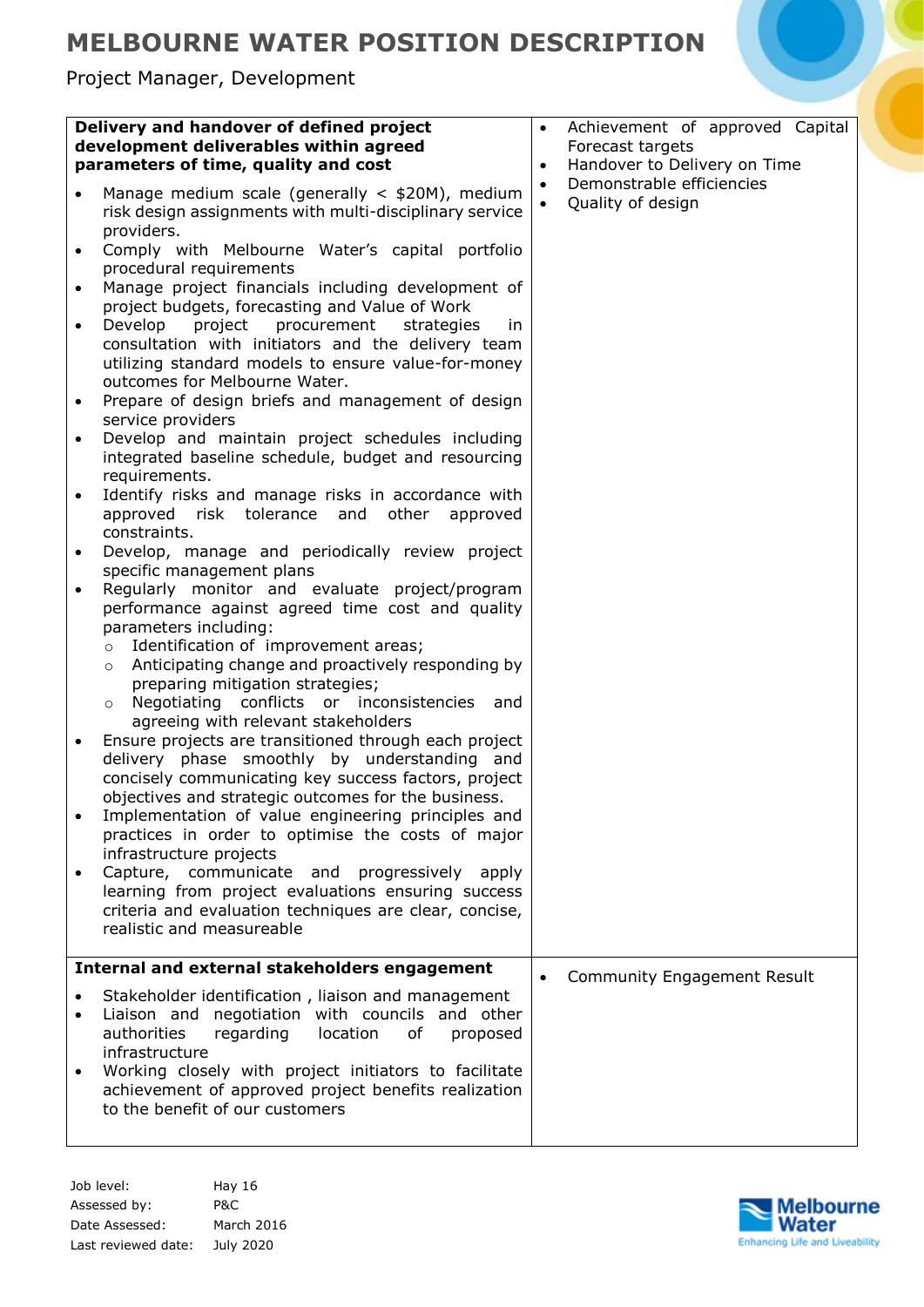Project Manager, Development

| Project team building and team management<br>allocation of<br>Management of the<br>project<br>responsibilities, people, accountabilities<br>and<br>milestones<br>Manage and/or mentor Project Engineers and lead a<br>team of project specific service providers sourced<br>internally or externally. | Employee<br>Engagement<br>and<br>Alignment Survey result |
|-------------------------------------------------------------------------------------------------------------------------------------------------------------------------------------------------------------------------------------------------------------------------------------------------------|----------------------------------------------------------|
| <b>SKILLS, KNOWLEDGE AND EXPERIENCE REQUIRED:</b>                                                                                                                                                                                                                                                     |                                                          |

- Application of project management, change management and interpersonal skills to projects which are of importance to Melbourne Water and key stakeholders and have small and/or medium complexity engagement models.
- Significant knowledge and demonstrated expertise in design and construction and project management of medium scale, multi-disciplinary projects; and multiple concurrent projects with experience in effectively managing technical, environmental, social, reputational impacts and negotiating and resolving commercial, contractual and industrial relations issues.
- Demonstrated experience across the project lifecycle, covering initiation, planning, execution and closure.
- Demonstrated experience in the preparation and management of various contract delivery models across both design and construction functions.
- Proven consultation and negotiation skills, proven ability to build relationships and influence and communicate effectively at all levels.
- Encourage initiative and creativity in others, fosters an environment of innovation and empowers team members.
- A sound appreciation of governance matters (engagement and approval processes), probity and confidentiality requirements.
- Demonstrated and proactive Health and Safety leadership and a personal commitment to Health and Safety procedures, policies and plans.
- Results-driven leadership to steer the project team towards a common goal.
- Actively seeks challenges and opportunities for professional and personal growth for themselves.
- Resilient in demanding project environments, develops strategies that are effective for managing and preventing stress in the long term.
- Record of achievement in improving project management processes including monitoring and evaluation, project team and supplier performance, stakeholder management and change management.

### **KEY RELATIONSHIPS:**

All Melbourne Water employees are responsible for managing aspects of our customer/stakeholder relationships and service interactions, and will work proactively to deliver a consistent customer experience.

#### **Internal**

- Melbourne Water Leadership Team
- Major Program Delivery and other (including AMS and IP) Direct Reports
- Initiators and Stakeholders.

### **External**

- External suppliers, contractors, designers and industry groups
- Engagement with external sponsors and interested stakeholder groups.
- Liaison with Ministerial representatives in state and local Government
- Liaison with other government departments (retail water businesses, other water authorities, local councils, land developers, Environment Protection Authority (EPA).

| Job level:          | Hay $16$   |
|---------------------|------------|
| Assessed by:        | P&C.       |
| Date Assessed:      | March 2016 |
| Last reviewed date: | July 2020  |